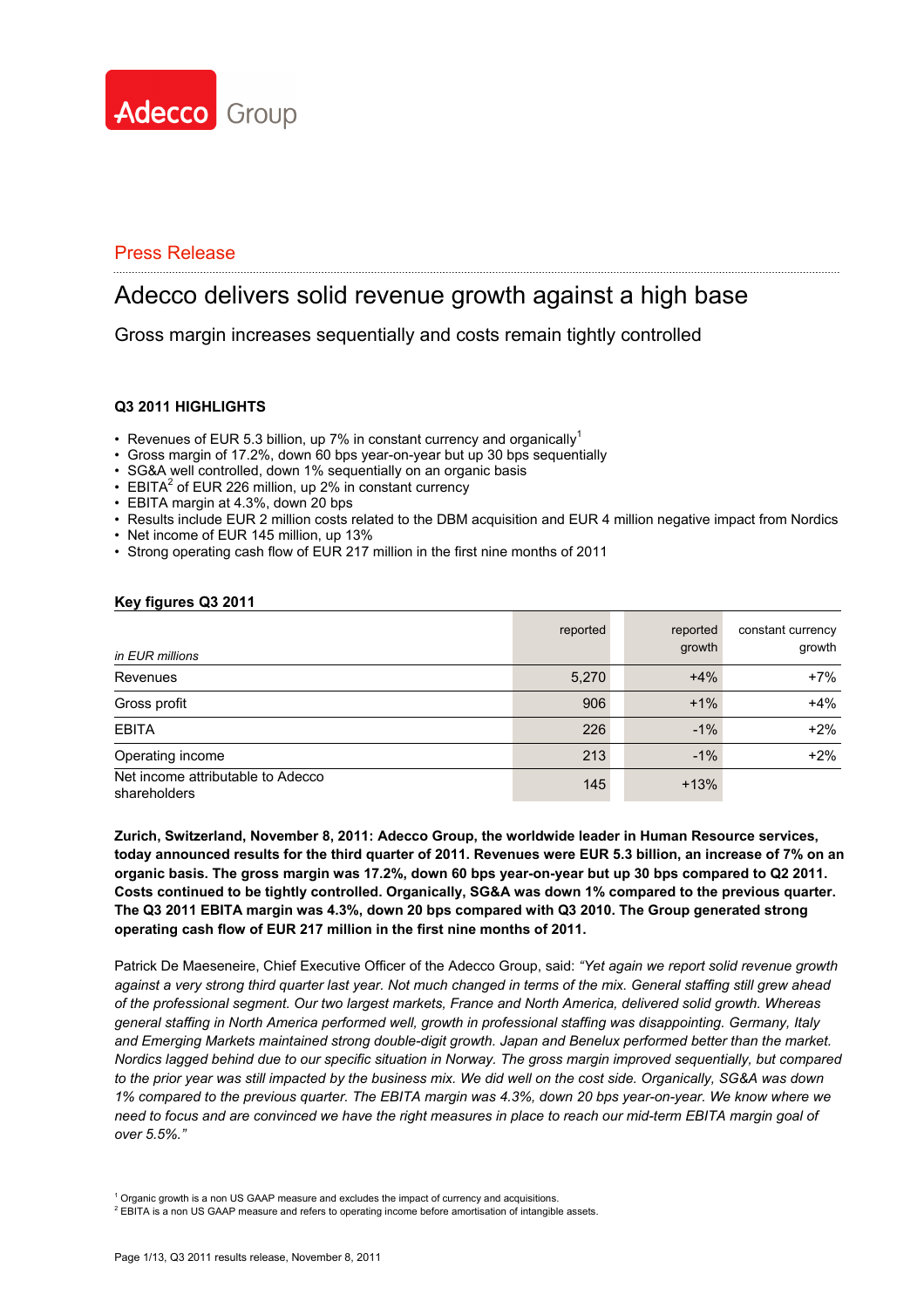

#### **Q3 2011 FINANCIAL PERFORMANCE**

*Included since September 1, 2011 are the results of the acquired business of Drake Beam Morin Inc., ("DBM").* 

#### **Revenues**

Group revenues in Q3 2011 were up 4% to EUR 5.3 billion compared to Q3 2010. In constant currency and organically, revenues increased by 7%. Permanent placement revenues amounted to EUR 88 million in Q3 2011, an increase of 18% in constant currency and revenues from the counter-cyclical career transition (outplacement) business totalled EUR 47 million a decline of 13% organically.

#### **Gross Profit**

In Q3 2011, gross profit amounted to EUR 906 million and the gross margin was 17.2%. Compared with the prior year's third quarter the gross margin was down 60 bps. DBM added 10 bps to the gross margin this quarter. The temporary staffing business had a negative impact of 50 bps on the gross margin, whereof 10 bps related to the French payroll tax subsidy cut. Permanent placement had a positive impact of 10 bps on the Q3 2011 gross margin, whereas the impact was -10 bps from outplacement (-20 bps excluding DBM) and -10 bps from other activities. Sequentially, the gross margin was up 30 bps (+20 bps excluding DBM).

#### **Selling, General and Administrative Expenses (SG&A)**

In Q3 2011 SG&A amounted to EUR 680 million, an increase of 2% or 5% in constant currency and organically compared to Q3 2010. Sequentially, SG&A was down 1% on an organic basis. FTE employees increased organically by 4% (+1,300) compared to Q3 2010. Sequentially, FTE employees were up 1% organically, mainly due to hiring in North America and Emerging Markets. On an organic basis, the branch network was up by 1% (+70 branches) compared with Q3 2010. At the end of Q3 2011, the Adecco Group had more than 33,000 FTE employees and operated a network of 5,600 branches.

#### **EBITA**

In the period under review, EBITA was EUR 226 million, down 1% but up 2% in constant currency compared with Q3 2010. The Q3 2011 EBITA margin was 4.3%, compared to 4.5% in the prior year.

#### **Amortisation of Intangible Assets**

Amortisation of intangible assets amounted to EUR 13 million in the third quarter of 2011 compared to EUR 14 million in Q3 2010.

#### **Operating Income**

In Q3 2011, operating income was EUR 213 million. This compares to EUR 216 million in Q3 2010.

#### **Interest Expense and Other Income / (Expenses), net**

The interest expense amounted to EUR 19 million in the period under review, EUR 2 million higher than in Q3 2010. Other income / (expenses), net was an income of EUR 2 million in Q3 2011 compared to an expense of EUR 1 million in Q3 2010. Interest expense is expected at approximately EUR 70 million for the full year 2011.

#### **Provision for Income Taxes**

The effective tax rate in Q3 2011 was 26% compared to 35% in Q3 2010. The tax rate in Q3 2011 was positively impacted by the income mix and the successful resolution of prior years' audits in several jurisdictions.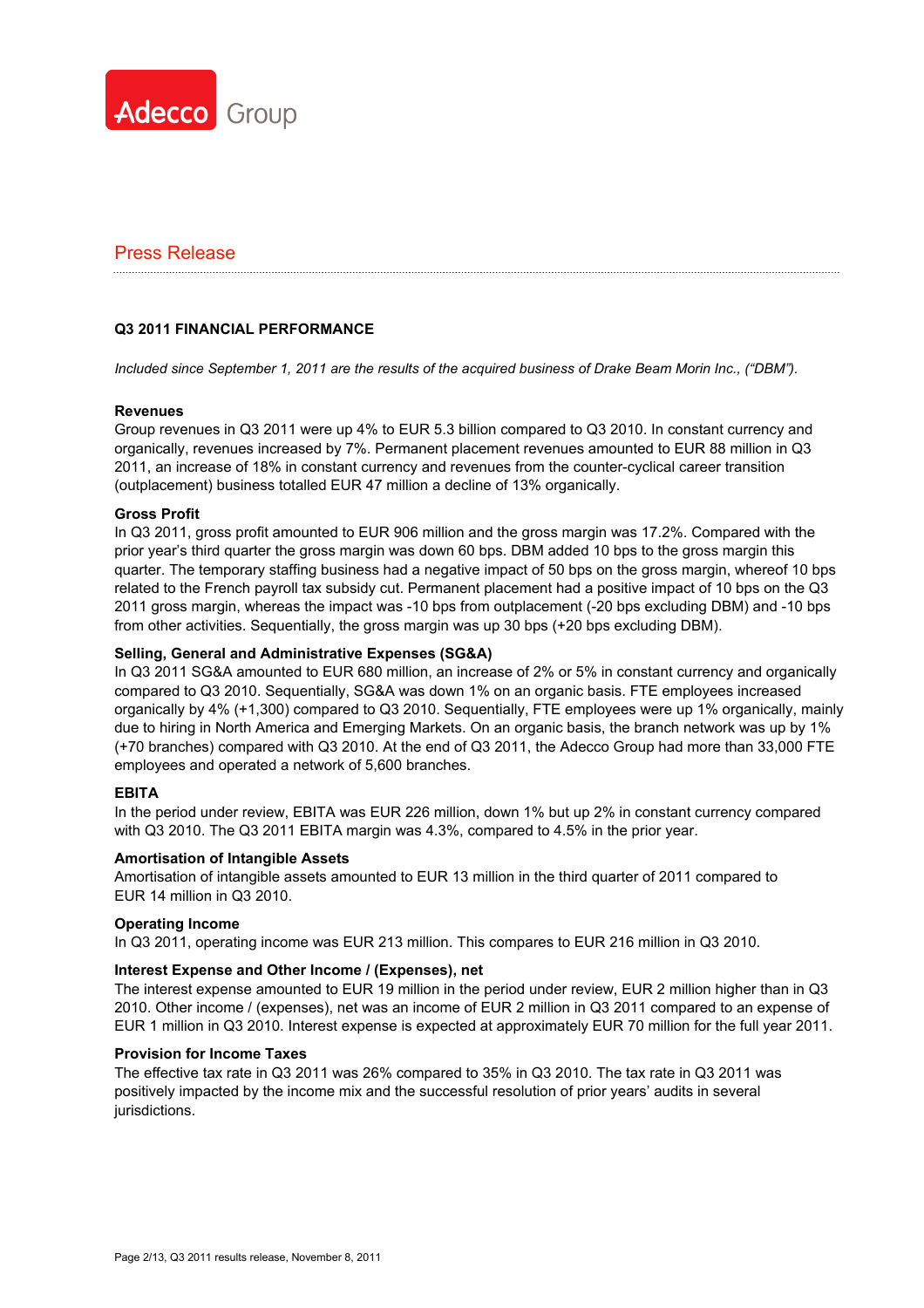

#### **Net Income attributable to Adecco shareholders and EPS**

Net income attributable to Adecco shareholders in Q3 2011 was EUR 145 million. This compares to EUR 128 million in the third quarter of 2010. Basic EPS was EUR 0.76 (Q3 2010: EUR 0.67).

#### **Cash flow, Net Debt<sup>3</sup> and DSO**

The operating cash flow generated in the first nine months of 2011 amounted to EUR 217 million and compares to EUR 204 million in the same period last year. The Group paid dividends of EUR 149 million and purchased treasury shares, net of disposals, for EUR 156 million. Capital expenditure amounted to EUR 78 million in the first nine months of 2011 and the Group invested EUR 128 million, net of cash acquired, for the recent acquisition of DBM. Net debt at the end of September 2011 was EUR 1,159 million compared to EUR 751 million at year end 2010. DSO was 56 days in the third quarter of 2011, an increase of 3 days compared to the same period last year.

#### **Currency Impact**

In Q3 2011, currency fluctuations had a negative impact of approximately 3% on revenues.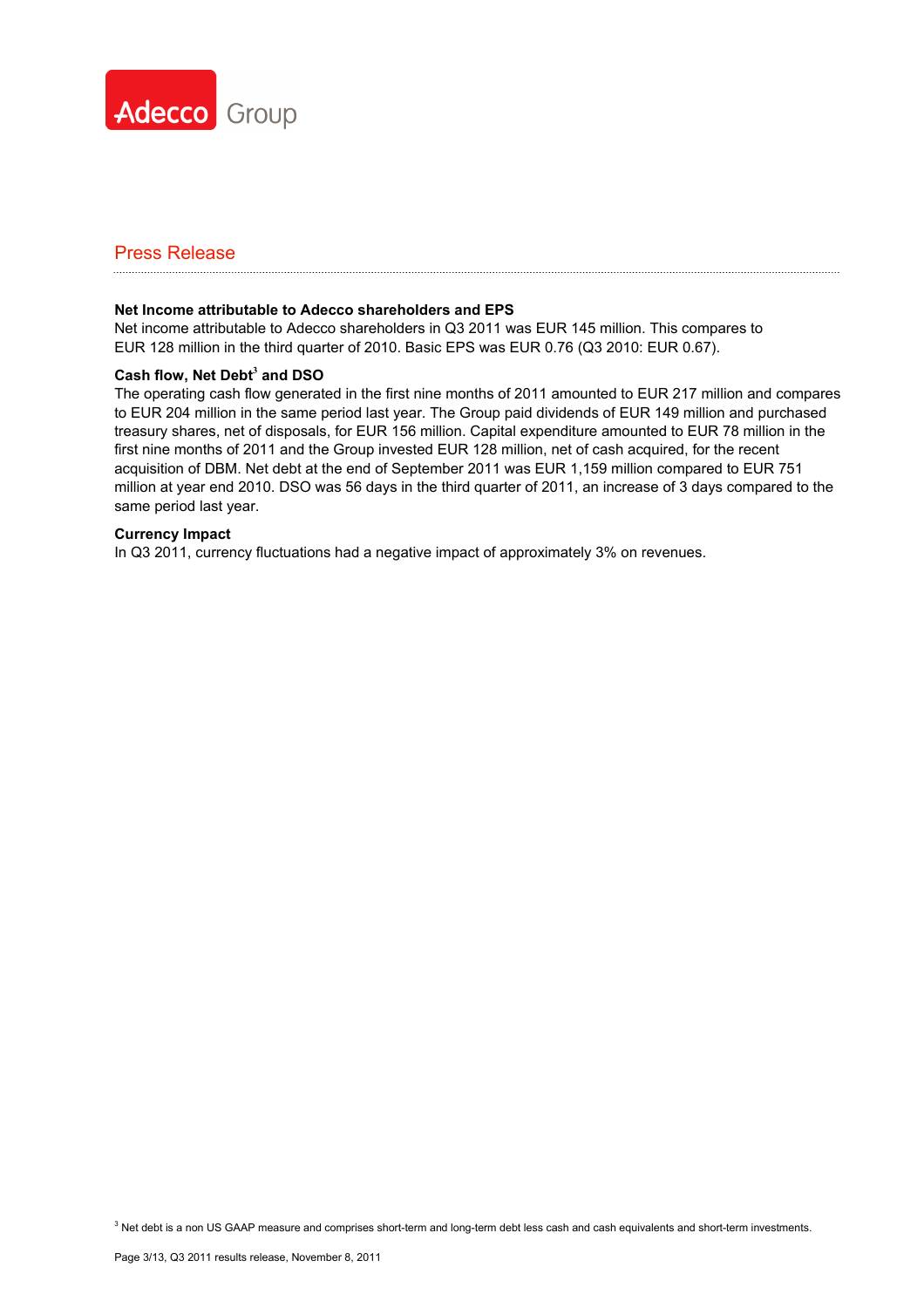

#### **GEOGRAPHICAL PERFORMANCE**

#### **Q3 2011**

|                            |                              | <b>Revenues</b> |                       | <b>EBITA</b> |        |
|----------------------------|------------------------------|-----------------|-----------------------|--------------|--------|
|                            |                              | EUR m           | organic<br>yoy growth | EUR m        | margin |
| <b>Revenues</b> in percent | 30% ■ France                 | 1,604           | 7%                    | 64           | 4.0%   |
|                            | 17% North America            | 903             | 5%                    | 38           | 4.2%   |
|                            | 8% ■ UK & Ireland            | 424             | 2%                    | 12           | 2.9%   |
|                            | $7\%$ Japan                  | 350             | 6%                    | 19           | 5.5%   |
|                            | Germany & Austria<br>8% ■    | 413             | 23%                   | 40           | 9.6%   |
|                            | 5% Benelux                   | 253             | 6%                    | 13           | 5.1%   |
|                            | $5\%$ $\Box$<br>ltalv        | 259             | 19%                   | 16           | 6.3%   |
|                            | $4\%$<br>Nordics             | 194             | $-2%$                 |              | 2.3%   |
|                            | $4\%$ <b>II</b> Iberia       | 188             | -4%                   | 5            | 3.0%   |
|                            | 2% ■ Australia & New Zealand | 135             | 8%                    | 5            | 4.0%   |
|                            | 2% Switzerland               | 134             | 1%                    | 14           | 10.1%  |
|                            | 7% ■ Emerging Markets        | 360             | 17%                   | 8            | 2.2%   |
|                            | $1\%$ LHH                    | 53              | $-12%$                | 8            | 15.2%  |
|                            | Corporate                    |                 |                       | (21)         |        |
|                            | <b>Adecco Group</b>          | 5,270           | 7%                    | 226          | 4.3%   |

In **France**, revenues increased by 7% to EUR 1.6 billion. Year-on-year growth in the industrial staffing segment slowed to 7%, running against a high comparison base, while professional staffing continued to grow doubledigit. Permanent placement revenues were up 25%. EBITA was EUR 64 million in the quarter under review compared to EUR 66 million in Q3 2010. The EBITA margin was 4.0%, down 40 bps compared to the prior year's third quarter. The French payroll tax subsidy cut negatively impacted results by 30 bps this quarter. We are slightly behind the initial assumptions, but are confident we can recover the majority of the subsidy cuts through price increases. Thus the negative impact on the FY 2011 French gross margin is expected to be around 20 bps. Where negotiations are not successful, we will walk away from business.

In **North America**, Adecco's revenues increased by 5% in constant currency to EUR 903 million. General staffing revenues grew 10% in constant currency, while professional staffing growth was flat year-on-year, held back by the IT segment and compared to a very strong quarter a year ago in the Engineering & Technical business (Q3 2010 +49% organically vs. Q3 2011 +3% in constant currency). The IT segment continued to be a weak spot in the North American results. Additional actions have been put into place and we fully recognise that the situation has to improve. Permanent placement revenues increased by 19% in constant currency in the quarter under review. EBITA was up 7% in constant currency to EUR 38 million. The EBITA margin was 4.2%, up 10 bps compared to Q3 2010. Note that integration costs related to MPS amounted to EUR 6 million in Q3 2010.

In the **UK & Ireland**, revenues were up 2% in constant currency to EUR 424 million. Permanent placement revenues continued to develop very well and were up 15% in constant currency. Business in the public sector, which accounted for 12% of the revenues in the UK & Ireland, continued to be difficult. Adecco's revenues in the public sector were down 22% in constant currency. EBITA was EUR 12 million in the quarter under review and the EBITA margin was 2.9%, up 50 bps compared to Q3 last year. Q3 2010 included integration costs related to Spring and MPS of EUR 3 million.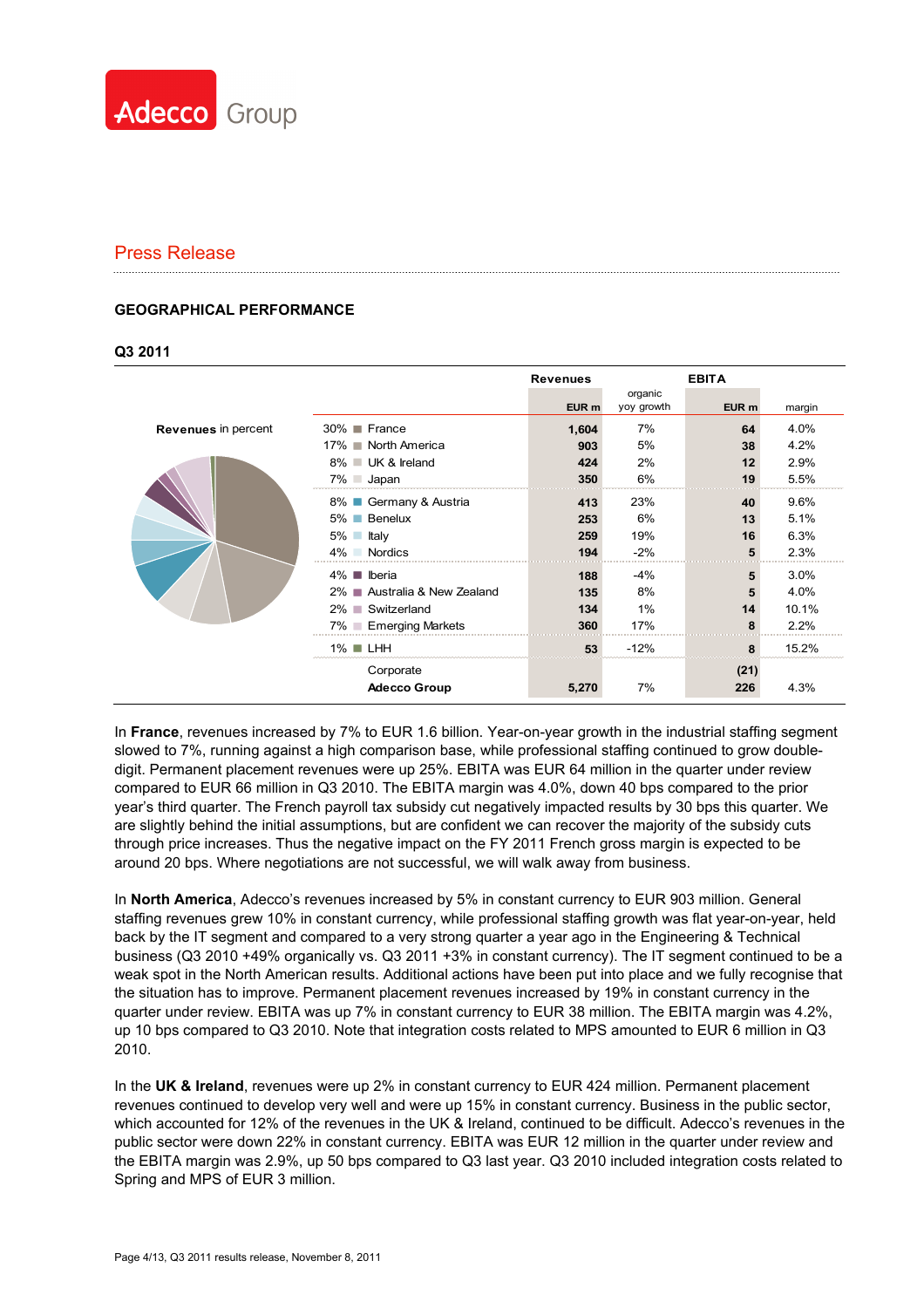

In **Japan**, revenues increased by 6% in constant currency to EUR 350 million. The EBITA margin was 5.5%, unchanged compared to Q3 2010. The outsourcing contracts won last year continued to contribute positively to Adecco's result in Japan.

In **Germany & Austria**, revenue growth remained very robust and was ahead of the market. Revenues increased by 23% to EUR 413 million. The industrial staffing business maintained strong double-digit growth. The office segment grew 12% and professional staffing was up 18% year-on-year. EBITA improved strongly for the region and amounted to EUR 40 million, an increase of 29% compared to Q3 2010. The EBITA margin was up 40 bps year-on-year to 9.6%.

In Q3 2011, revenues in **Benelux** increased by 6%, slightly better than the market. The EBITA margin was 5.1% in the quarter under review.

Revenue growth in **Italy** continued to be strong, increasing by 19%. Growth was driven by strong demand in the industrial staffing segment. Italy achieved a very solid EBITA margin of 6.3%, up 200 bps compared to Q3 2010.

Revenues in the **Nordics** were down 2% in constant currency. Revenues grew double-digit in Sweden, while revenues in Norway declined year-on-year, both in constant currency. The issues around the nursing home outsourcing business in Norway continued to weigh on results, but the trough seems to have been reached. The EBITA margin in Q3 2011 was 2.3%, an increase of 50 bps sequentially but still affected by EUR 4 million negative impact from Norway. From today's perspective no further costs are expected to be incurred related to Norway.

In **Iberia** revenues declined by 4%, as economic conditions in the region remained very challenging. Revenues in **Australia & New Zealand** were up 8% in constant currency this quarter. Growth in **Switzerland** slowed to 1% in Q3 2011 in constant currency, while profitability remained stellar with an EBITA margin of 10.1%, up 10 bps compared to Q3 2010.

**Emerging Markets** continued to deliver solid revenue growth of 17% in constant currency. The EBITA margin was 2.2%, down 60 bps compared to the prior year.

Revenues of **Lee Hecht Harrison (LHH)**, Adecco's career transition and talent development business, amounted to EUR 53 million, flat compared to Q3 last year in constant currency and down 12% organically. EBITA totalled EUR 8 million and the EBITA margin was 15.2%. Results of the acquired company Drake Beam Morin Inc. (DBM) were included since September 1, 2011. In Q3 2011, integration and acquisition related costs for DBM were EUR 2 million. The integration was kicked off successfully and targeted synergies of EUR 10 million are expected to be fully realized in 2012. For Q4 2011, integration costs are expected to amount to approximately EUR 8 million.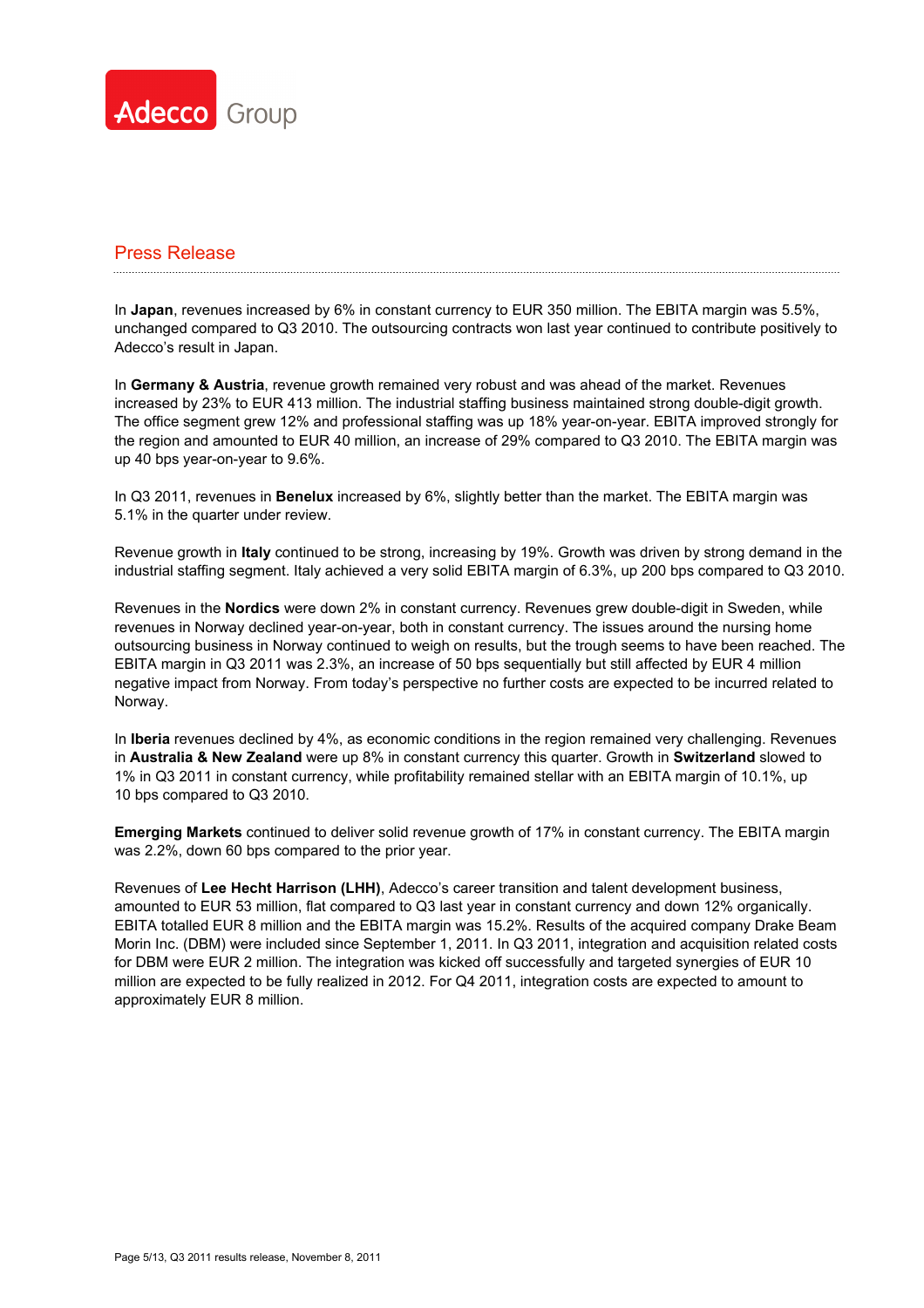

#### **BUSINESS LINE PERFORMANCE**

#### **Q3 2011 Revenues Q3 2011 Gross profit**



Adecco's revenues in the **General Staffing** business (Office & Industrial) increased by 9% in constant currency to EUR 4.1 billion. Revenues in the **Industrial** business were up 9% in constant currency. Revenue growth in Germany & Austria and Italy continued to be very strong, with 26% and 21% revenue growth respectively. In France, year-on-year growth remained solid with revenues up 7%. After several quarters of double-digit growth, revenue growth in North America slowed to 2% in constant currency. In the **Office** business, revenues increased 8% in constant currency. In Japan revenues were up 6% in constant currency. Growth in the UK & Ireland was up 1% while the Nordics was down 4%, both in constant currency. Revenues in France were flat. Revenues in North America, on the other hand, increased by 20% in constant currency.

The Professional Staffing<sup>4</sup> revenues increased 2% in constant currency. Germany & Austria and France continued to deliver double-digit revenue growth, whereas North American and UK & Ireland revenues were both flat in constant currency.

In **Information Technology (IT)**, revenues increased 1% in constant currency. In North America, revenues declined by 6%, whereas revenues in the UK & Ireland increased by 2%, both in constant currency.

Adecco's **Engineering & Technical (E&T)** business was up 4% in constant currency. Growth continued to be strong in Germany & Austria with revenues up 14%. In North America, revenue growth slowed to 3% in constant currency, compared to a very strong third quarter last year, where revenues increased by 49% organically.

In **Finance & Legal (F&L)**, revenues were up 1% in constant currency. Revenues in North America increased by 4%, while business in the UK & Ireland remained difficult, resulting in a revenue decline in Q3 2011 of 11%, all in constant currency.

In Q3 2011, revenues in **Medical & Science (M&S)** increased by 2% in constant currency.

In the quarter under review, revenues in **Solutions**<sup>5</sup> decreased by 4% organically, still mainly driven by the counter-cyclical career transition business. On the other hand, revenue growth in MSP, RPO and VMS was strongly double-digit in constant currency.

<sup>&</sup>lt;sup>4</sup> Professional Staffing refers to Adecco's Information Technology, Engineering & Technical, Finance & Legal, and Medical & Science businesses.<br><sup>5</sup> Solutions include revenues from Human Cepital Solutions, Managed Sensite Solutions include revenues from Human Capital Solutions, Managed Service Programmes (MSP), Recruitment Process Outsourcing (RPO) and

Vendor Management System (VMS).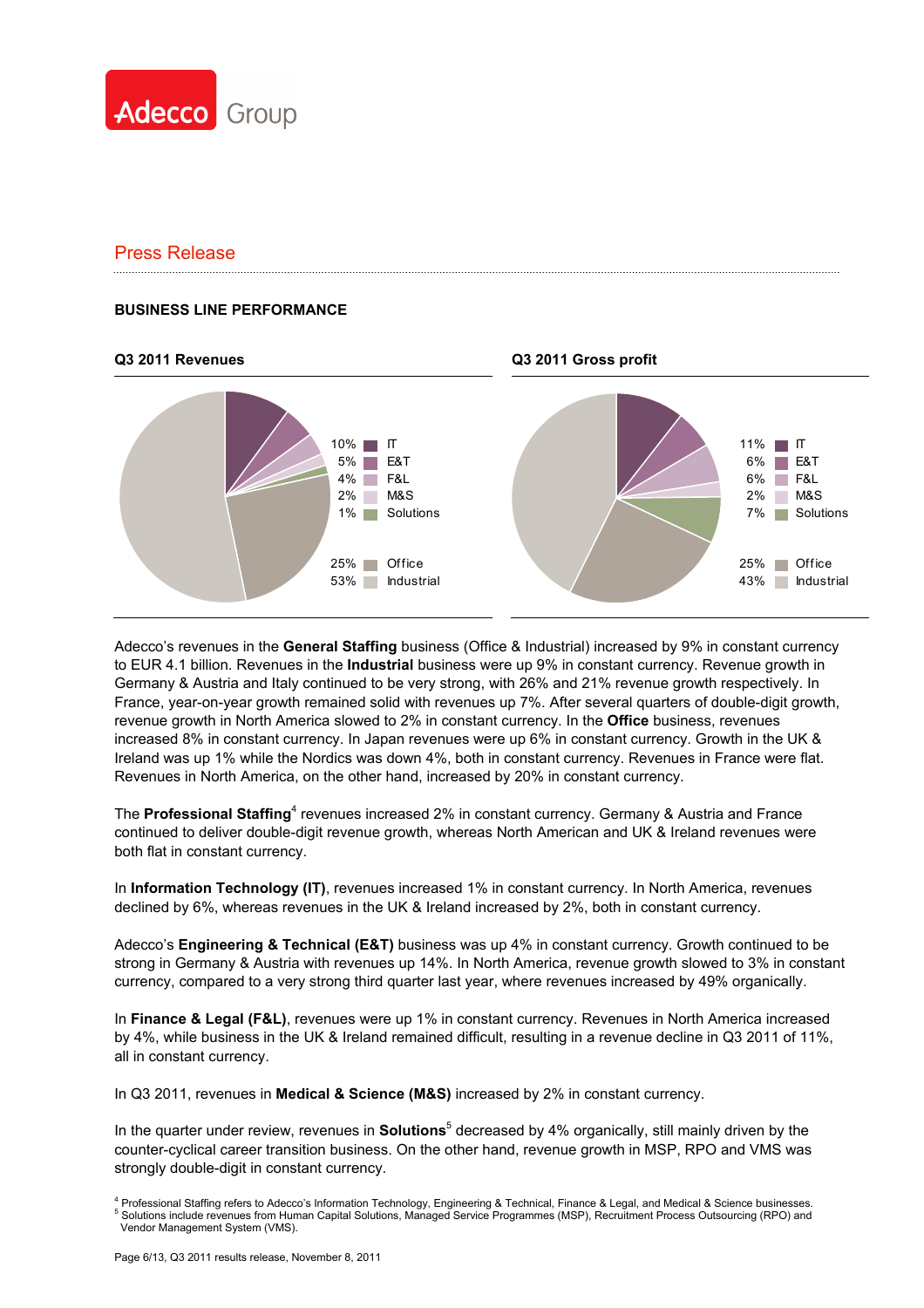

### **MANAGEMENT OUTLOOK**

Adjusted for trading days, revenue growth remained stable throughout the third quarter and was 8% in September. Year-on-year growth in October was in the mid-single digit range. Despite the sluggish GDP development in most countries, our clients need flexibility and we continue to see good demand for our services.

The integration of our most recent acquisition, Drake Beam Morin Inc., has been successfully launched. The plan is to achieve EUR 10 million synergies within 2012. Integration and acquisition related costs were EUR 2 million in Q3 2011 and we expect to incur integration costs of approximately EUR 8 million in Q4 2011.

We are committed to further improving the gross margin. At the same time, the cost base will be tightly managed. SG&A for the Group is expected to remain approximately in line with the third quarter of 2011, before integration costs and on an organic basis. From today's perspective, we expect another solid quarter in Q4 2011 and remain absolutely committed to our mid-term goal of reaching an EBITA margin above 5.5%.

#### **Financial Agenda 2011/2012**

- Q4/FY 2011 results
- Annual General Meeting
- Q1 2012 results
- Q2 2012 results

March 1, 2012 April 24, 2012 May 8, 2012 August 9, 2012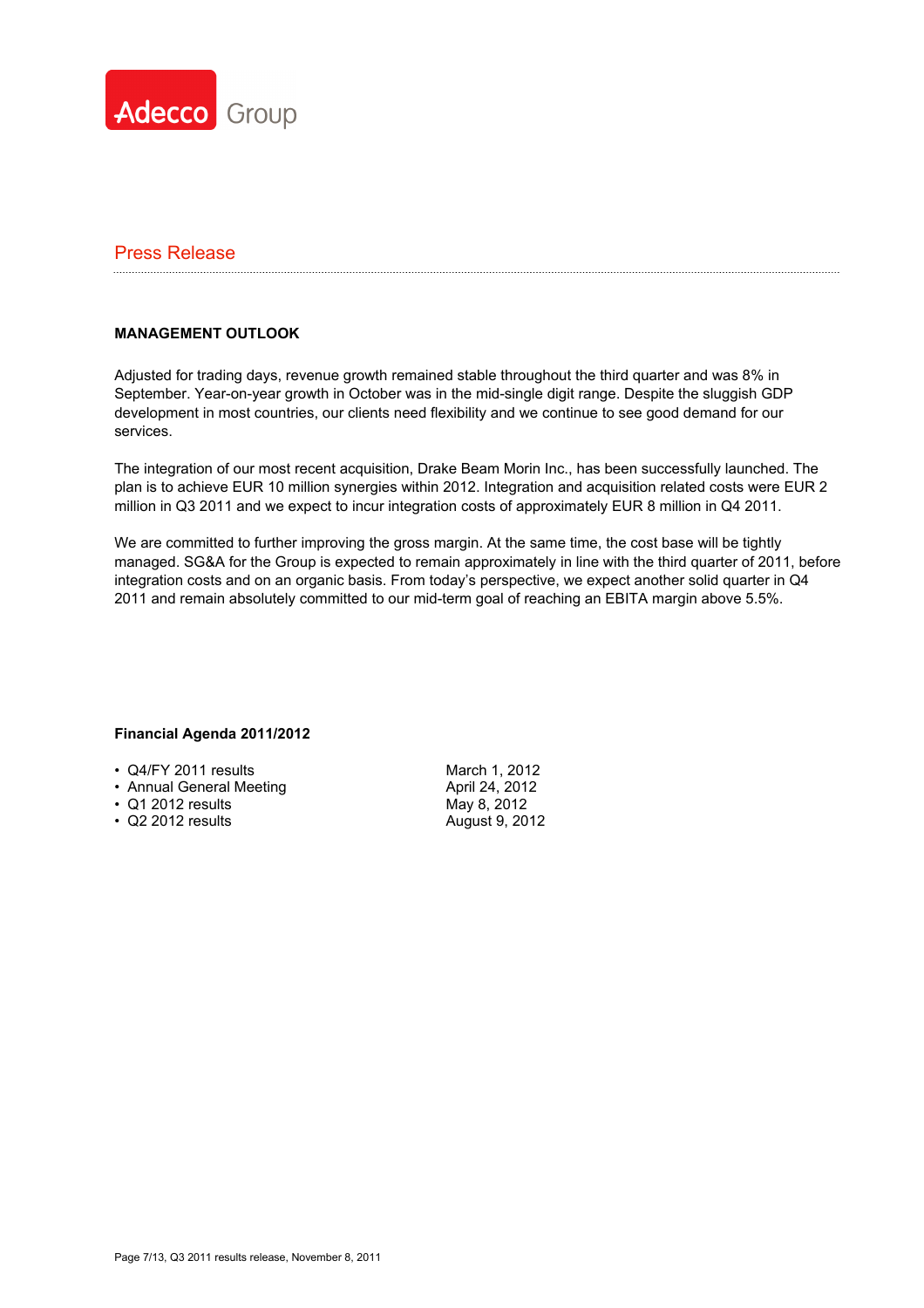

For further information please contact:

#### **Adecco Corporate Investor Relations**  Investor.relations@adecco.com or +41 (0) 44 878 89 89

#### **Adecco Corporate Press Office**

Press.office@adecco.com or +41 (0) 44 878 87 87

#### **Q3 2011 Results Conference Calls**

There will be a media conference call at 9 am CET as well as an analyst conference call at 11 am CET, details of which can be found on our website in the Investor Relations section at http://webcast.adecco.com

UK / Global + 44 (0)203 059 58 62 United States + 1 866 291 41 66 Cont. Europe + 41 (0)91 610 56 00

#### **Forward-looking statements**

Information in this release may involve guidance, expectations, beliefs, plans, intentions or strategies regarding the future. These forward-looking statements involve risks and uncertainties. All forward-looking statements included in this release are based on information available to Adecco S.A. as of the date of this release, and we assume no duty to update any such forward-looking statements. The forward-looking statements in this release are not guarantees of future performance and actual results could differ materially from our current expectations. Numerous factors could cause or contribute to such differences. Factors that could affect the Company's forward-looking statements include, among other things: global GDP trends and the demand for temporary work; changes in regulation of temporary work; intense competition in the markets in which the Company operates; integration of acquired companies; changes in the Company's ability to attract and retain qualified internal and external personnel or clients; the potential impact of disruptions related to IT; any adverse developments in existing commercial relationships, disputes or legal and tax proceedings.

#### **About the Adecco Group**

The Adecco Group, based in Zurich, Switzerland, is the world's leading provider of HR solutions. With more than 33,000 FTE employees and 5,600 branches, in over 60 countries and territories around the world, Adecco Group offers a wide variety of services, connecting close to 750,000 associates with well over 100,000 clients every day. The services offered fall into the broad categories of temporary staffing, permanent placement, outsourcing, consulting and outplacement. The Adecco Group is a Fortune Global 500 company.

Adecco S.A. is registered in Switzerland (ISIN: CH0012138605) and listed on the SIX Swiss Exchange (ADEN).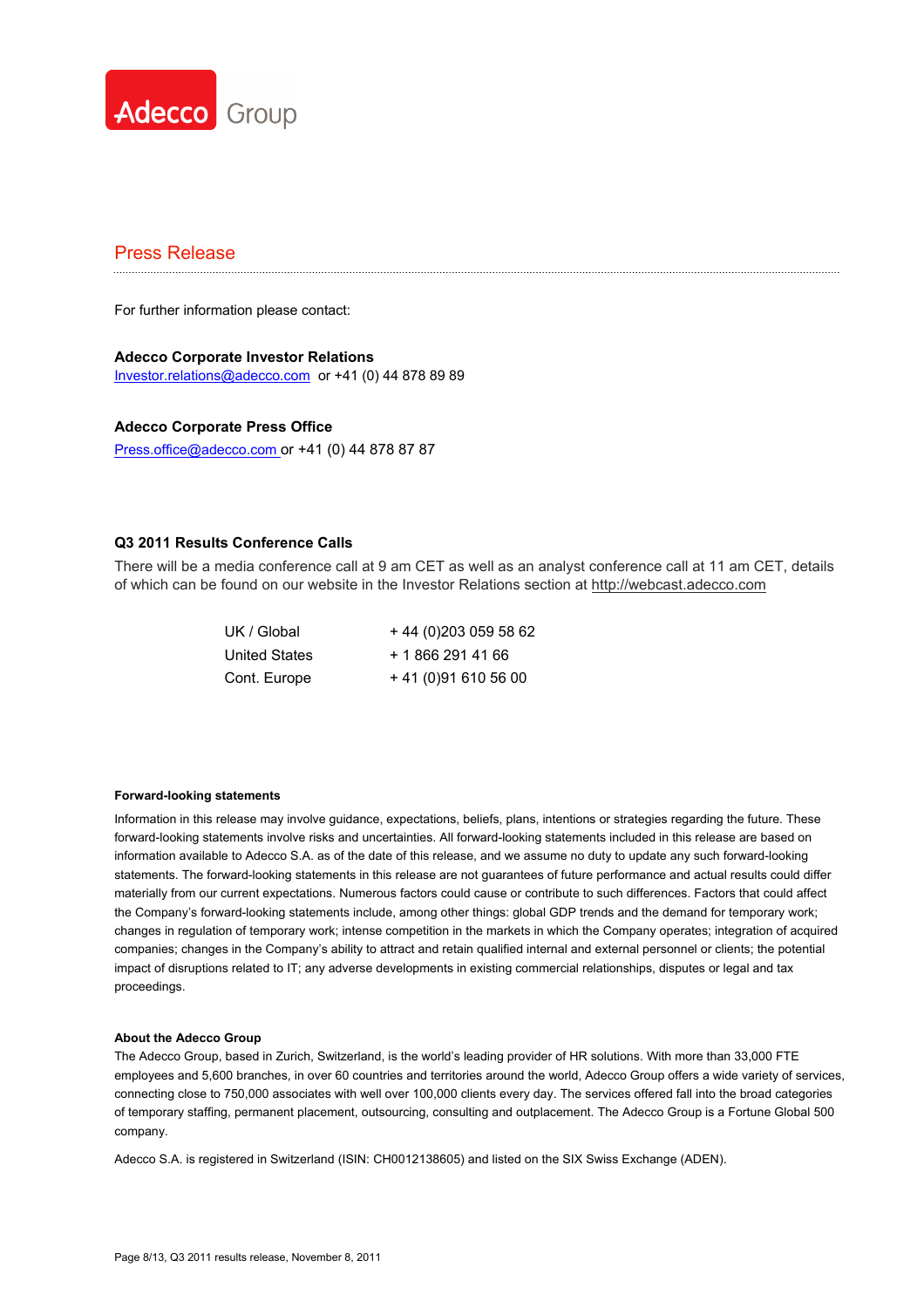

# **Consolidated statements of operations** *(unaudited)*

| <b>EUR millions</b>                                      | Q3 2011        | Q3 2010     |            | Variance %           | 9M 2011       | 9M 2010     |            | Variance %           |
|----------------------------------------------------------|----------------|-------------|------------|----------------------|---------------|-------------|------------|----------------------|
| except share and per share amounts                       |                |             | <b>EUR</b> | Constant<br>Currency |               |             | <b>EUR</b> | Constant<br>Currency |
| Revenues                                                 | 5,270          | 5.055       | 4%         | 7%                   | 15,351        | 13,663      | 12%        | 13%                  |
| Direct costs of services                                 | (4, 364)       | (4, 157)    |            |                      | (12, 715)     | (11, 228)   |            |                      |
| <b>Gross profit</b>                                      | 906            | 898         | 1%         | 4%                   | 2,636         | 2,435       | 8%         | 9%                   |
| Gross margin                                             | 17.2%          | 17.8%       |            |                      | 17.2%         | 17.8%       |            |                      |
| Selling, general, and administrative expenses            | (680)          | (668)       | 2%         | 5%                   | (2,039)       | (1,924)     | 6%         | 7%                   |
| As a percentage of revenues                              | 12.9%          | 13.2%       |            |                      | 13.3%         | 14.1%       |            |                      |
| Amortisation of intangible assets                        | (13)           | (14)        |            |                      | (40)          | (41)        |            |                      |
| <b>Operating income</b>                                  | 213            | 216         | $-1%$      | 2%                   | 557           | 470         | 19%        | 21%                  |
| Operating income margin                                  | 4.1%           | 4.3%        |            |                      | 3.6%          | 3.4%        |            |                      |
| Interest expense                                         | (19)           | (17)        |            |                      | (51)          | (48)        |            |                      |
| Other income / (expenses), net                           | $\overline{2}$ | (1)         |            |                      | (9)           |             |            |                      |
| Income before income taxes                               | 196            | 198         | $-1%$      |                      | 497           | 422         | 18%        |                      |
| Provision for income taxes                               | (51)           | (69)        |            |                      | (110)         | (139)       |            |                      |
| Net income                                               | 145            | 129         | 13%        |                      | 387           | 283         | 37%        |                      |
| Net income attributable to noncontrolling<br>interests   |                | (1)         |            |                      | (1)           | (1)         |            |                      |
| Net income attributable to Adecco<br>shareholders        | 145            | 128         | 13%        |                      | 386           | 282         | 37%        |                      |
| Net income margin attributable to<br>Adecco shareholders | 2.7%           | 2.5%        |            |                      | 2.5%          | 2.1%        |            |                      |
|                                                          |                |             |            |                      |               |             |            |                      |
| Basic earnings per share                                 | 0.76           | 0.67        |            |                      | 2.02          | 1.47        |            |                      |
| Basic weighted-average shares                            | 189,768,463    | 192,165,042 |            |                      | 191, 158, 112 | 192,036,541 |            |                      |
|                                                          |                |             |            |                      |               |             |            |                      |
| Diluted earnings per share                               | 0.76           | 0.66        |            |                      | 2.02          | 1.45        |            |                      |
| Diluted weighted-average shares                          | 189,849,973    | 195,082,085 |            |                      | 191,268,713   | 196,591,209 |            |                      |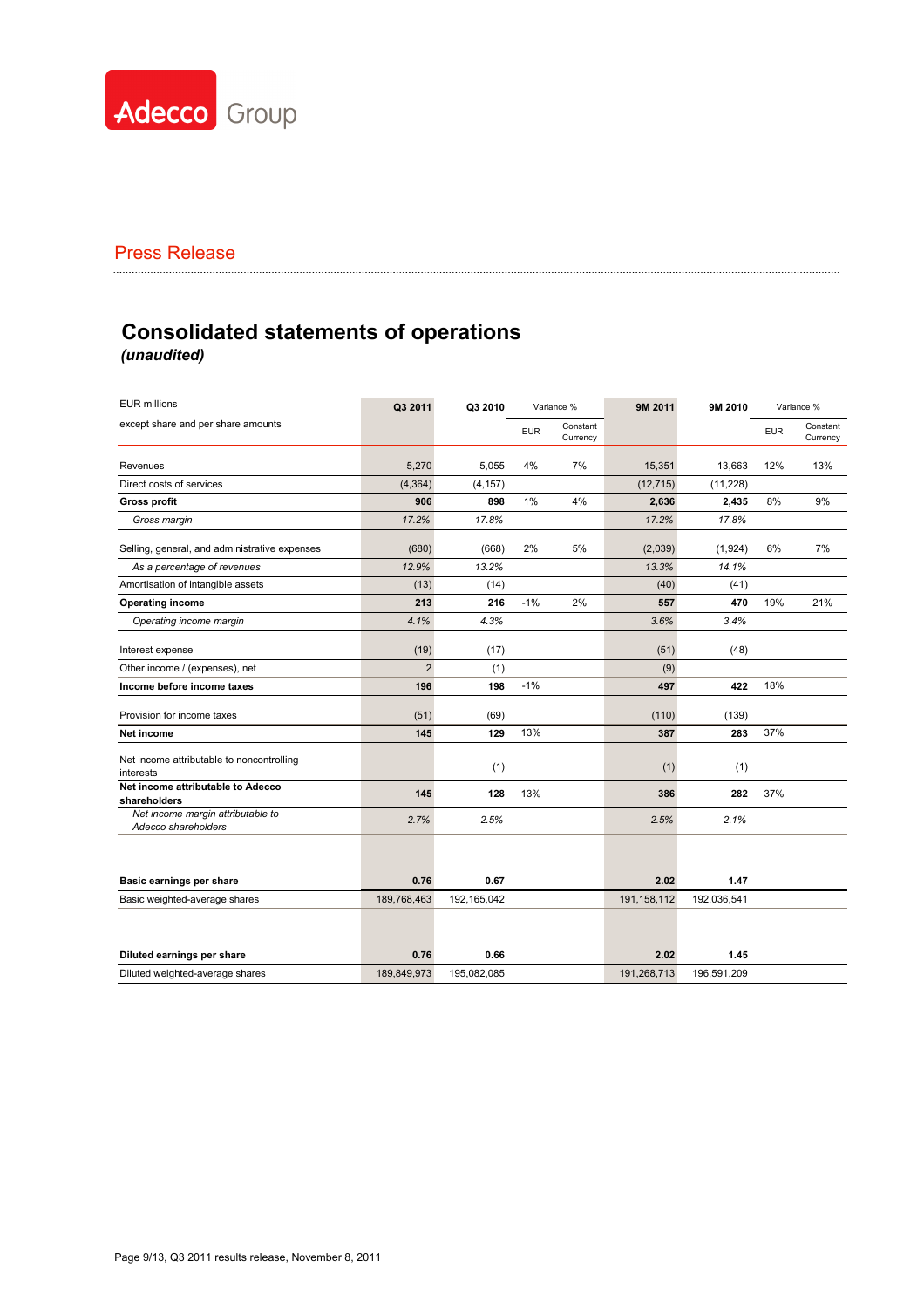

# **Revenues and operating income by segment**

# *(unaudited)*

| <b>EUR millions</b>               | Q3 2011    | Q3 2010 | Variance % |                      | 9M 2011 | 9M 2010 | Variance % |                      |
|-----------------------------------|------------|---------|------------|----------------------|---------|---------|------------|----------------------|
| Revenues <sup>1</sup>             |            |         | <b>EUR</b> | Constant<br>Currency |         |         | <b>EUR</b> | Constant<br>Currency |
| France                            | 1,604      | 1,501   | 7%         | 7%                   | 4,608   | 4,032   | 14%        | 14%                  |
| North America <sup>2</sup>        | 903        | 967     | $-7%$      | 5%                   | 2,729   | 2,561   | 7%         | 14%                  |
| UK & Ireland <sup>2</sup>         | 424        | 447     | $-5%$      | 2%                   | 1,241   | 1,219   | 2%         | 4%                   |
| Japan                             | 350        | 341     | 3%         | 6%                   | 1,032   | 960     | 8%         | 4%                   |
| Germany & Austria                 | 413        | 336     | 23%        | 23%                  | 1,151   | 885     | 30%        | 30%                  |
| Benelux <sup>2</sup>              | 253        | 237     | 6%         | 6%                   | 722     | 646     | 12%        | 12%                  |
| Italy                             | 259        | 218     | 19%        | 19%                  | 779     | 599     | 30%        | 30%                  |
| Nordics                           | 194        | 192     | 1%         | $-2%$                | 594     | 526     | 13%        | 8%                   |
| Iberia                            | 188        | 196     | $-4%$      | $-4%$                | 555     | 534     | 4%         | 4%                   |
| Australia & New Zealand           | 135        | 116     | 16%        | 8%                   | 380     | 311     | 22%        | 11%                  |
| Switzerland                       | 134        | 118     | 14%        | 1%                   | 355     | 280     | 27%        | 12%                  |
| <b>Emerging Markets</b>           | 360        | 330     | 9%         | 17%                  | 1,043   | 917     | 14%        | 17%                  |
| LHH <sup>2</sup>                  | 53         | 56      | $-5%$      | 0%                   | 162     | 193     | $-16%$     | $-14%$               |
| Adecco Group <sup>2</sup>         | 5,270      | 5,055   | 4%         | 7%                   | 15,351  | 13,663  | 12%        | 13%                  |
| Operating income                  |            |         |            |                      |         |         |            |                      |
| France                            | 64         | 66      | $-3%$      | $-3%$                | 158     | 142     | 11%        | 11%                  |
| North America                     | 38         | 40      | $-5%$      | 7%                   | 113     | 94      | 21%        | 31%                  |
| UK & Ireland                      | 12         | 11      | 13%        | 22%                  | 27      | 18      | 50%        | 57%                  |
| Japan                             | 19         | 18      | 4%         | 8%                   | 59      | 52      | 13%        | 10%                  |
| Germany & Austria                 | 40         | 31      | 29%        | 29%                  | 88      | 57      | 55%        | 55%                  |
| Benelux                           | 13         | 15      | $-13%$     | $-13%$               | 33      | 26      | 27%        | 27%                  |
| Italy                             | 16         | 10      | 76%        | 76%                  | 50      | 26      | 95%        | 95%                  |
| Nordics                           | $\sqrt{5}$ | 12      | $-63%$     | $-64%$               | 11      | 27      | $-61%$     | $-62%$               |
| Iberia                            | 5          | 8       | $-27%$     | $-27%$               | 16      | 18      | $-9%$      | $-9%$                |
| Australia & New Zealand           | 5          | 4       | 23%        | 14%                  | 12      | 8       | 46%        | 35%                  |
| Switzerland                       | 14         | 12      | 16%        | 3%                   | 34      | 25      | 37%        | 21%                  |
| <b>Emerging Markets</b>           | 8          | 9       | $-14%$     | $-8%$                | 27      | 25      | 8%         | 12%                  |
| LHH                               | 8          | 10      | $-24%$     | $-16%$               | 29      | 46      | $-37%$     | $-35%$               |
| Corporate Expenses                | (21)       | (16)    |            |                      | (60)    | (53)    |            |                      |
| EBITA <sup>3</sup>                | 226        | 230     | $-1%$      | 2%                   | 597     | 511     | 17%        | 19%                  |
| Amortisation of intangible assets | (13)       | (14)    |            |                      | (40)    | (41)    |            |                      |
| <b>Adecco Group</b>               | 213        | 216     | $-1%$      | 2%                   | 557     | 470     | 19%        | 21%                  |

1) From Q1 2011 LHH is reported as a separate segment. The 2010 information has been restated to conform to the current year presentation.

2) In 9M 2011 revenues changed organically in North America by 11%; in UK & Ireland by 2%; in Benelux by 11%; in LHH by -17% (Q3: -12%) and Adecco Group by 12%. 3) EBITA is a non US GAAP measure and refers to operating income before amortisation of intangible assets.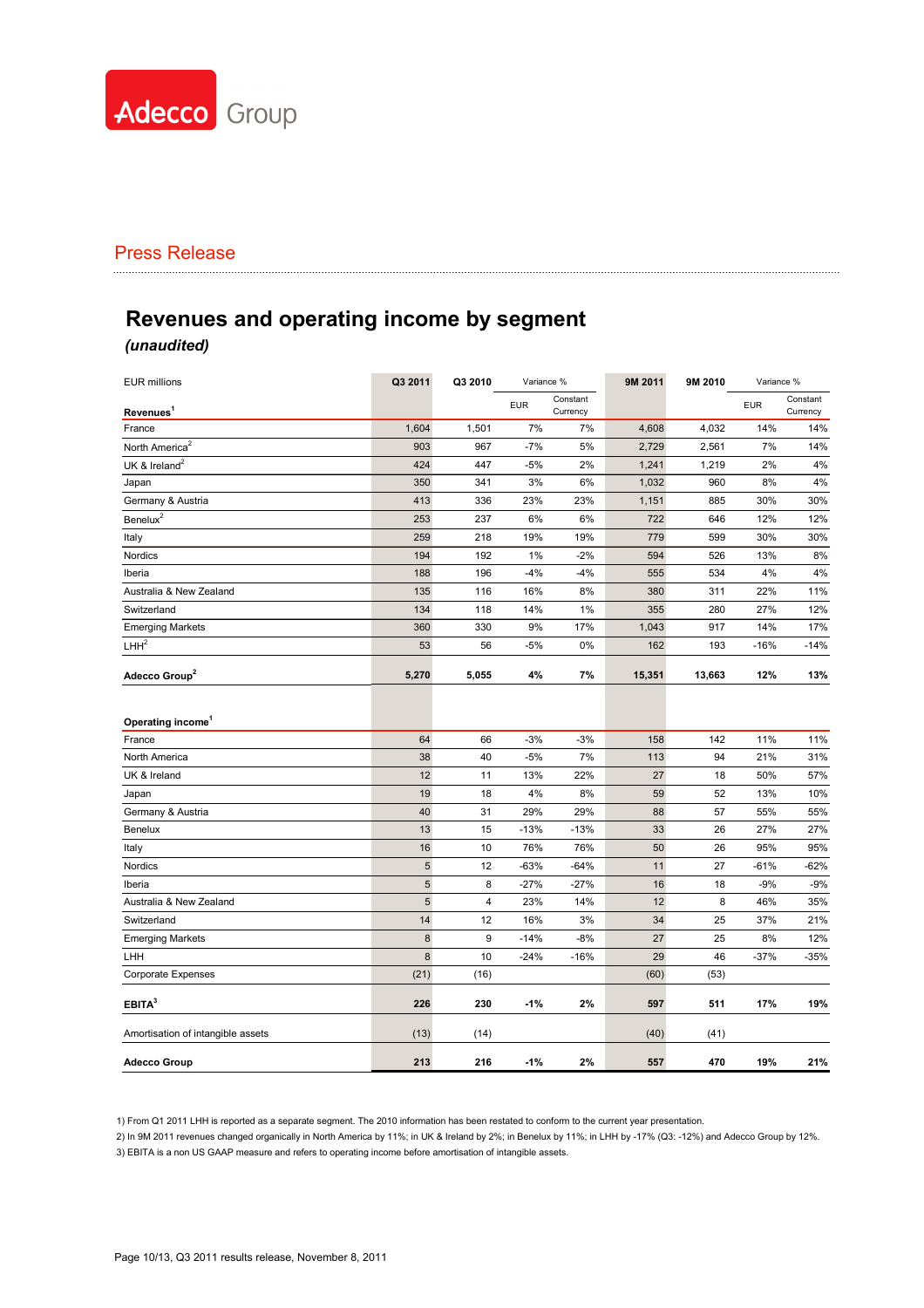

# **Revenues by business line** *(unaudited)*

| <b>EUR millions</b>          | Q3 2011 | Q3 2010 | Variance % |                      | 9M 2011 | 9M 2010 | Variance % |                      |
|------------------------------|---------|---------|------------|----------------------|---------|---------|------------|----------------------|
| Revenues <sup>1,2</sup>      |         |         | <b>EUR</b> | Constant<br>Currency |         |         | <b>EUR</b> | Constant<br>Currency |
| Office                       | 1,325   | 1,271   | 4%         | 8%                   | 3,931   | 3,576   | 10%        | 10%                  |
| Industrial                   | 2,813   | 2,598   | 8%         | 9%                   | 8,029   | 6,846   | 17%        | 17%                  |
| <b>General Staffing</b>      | 4,138   | 3,869   | 7%         | 9%                   | 11,960  | 10,422  | 15%        | 15%                  |
| Information Technology       | 534     | 563     | -5%        | $1\%$                | 1,591   | 1,511   | 5%         | 7%                   |
| Engineering & Technical      | 250     | 260     | $-4%$      | 4%                   | 754     | 707     | 7%         | 11%                  |
| Finance & Legal              | 179     | 193     | $-7%$      | 1%                   | 541     | 522     | 4%         | 8%                   |
| Medical & Science            | 98      | 98      | 0%         | 2%                   | 287     | 264     | 9%         | 10%                  |
| <b>Professional Staffing</b> | 1,061   | 1,114   | $-5%$      | 2%                   | 3,173   | 3,004   | 6%         | 9%                   |
| <b>Solutions</b>             | 71      | 72      | $-2%$      | 5%                   | 218     | 237     | -8%        | $-5%$                |
| <b>Adecco Group</b>          | 5,270   | 5,055   | 4%         | 7%                   | 15,351  | 13,663  | 12%        | 13%                  |

1) Breakdown of staffing revenues into Office, Industrial, Information Technology, Engineering & Technical, Finance & Legal, and Medical & Science is based on dedicated branches. Solutions include revenues from Human Capital Solutions, Managed Service Programmes (MSP), Recruitment Process Outsourcing (RPO), and Vendor Management System (VMS).

The 2010 information has been restated to conform to the current year presentation.

2) In 9M revenues changed organically in Information Technology by 5%; in Engineering & Technical by 9%; in Finance & Legal by 2%; in Medical & Science by 6%; in Professional Staffing by 5%; in Solutions by -9% (Q3: -4%) and Adecco Group by 12%.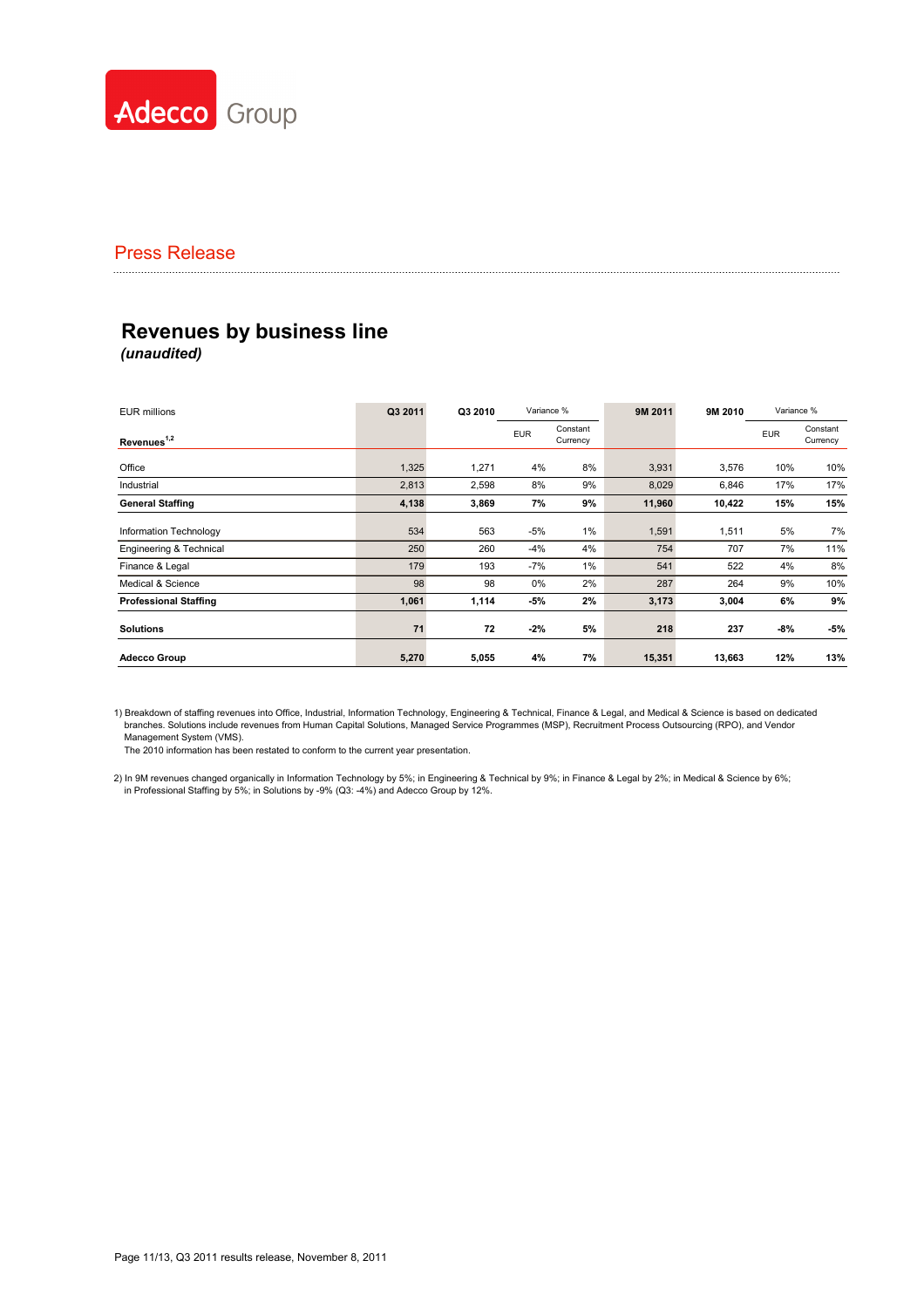

# Press Release **Manual Constitution Constant Constant Constant Constant Constant Constant Constant Constant Constant Constant Constant Constant Constant Constant Constant Constant Constant Constant Constant Constant Constan**

# **Consolidated balance sheets**

| <b>EUR millions</b>                                        | Sep 30         | Dec 31         |
|------------------------------------------------------------|----------------|----------------|
|                                                            | 2011           | 2010           |
| <b>Assets</b>                                              | (unaudited)    |                |
| Current assets:                                            |                |                |
| - Cash and cash equivalents                                | 365            | 549            |
| - Short-term investments                                   | $\overline{2}$ | 5              |
| - Trade accounts receivable, net                           | 3,878          | 3,541          |
| Other current assets                                       | 459            | 351            |
| <b>Total current assets</b>                                | 4,704          | 4,446          |
| Property, equipment, and leasehold improvements, net       | 300            | 291            |
| Other assets                                               | 323            | 291            |
| Intangible assets, net                                     | 574            | 578            |
| Goodwill                                                   | 3,403          | 3,273          |
| <b>Total assets</b>                                        | 9,304          | 8,879          |
| Liabilities and shareholders' equity                       |                |                |
| <b>Liabilities</b>                                         |                |                |
| Current liabilities:                                       |                |                |
| - Accounts payable and accrued expenses                    | 3,590          | 3,472          |
| - Short-term debt and current maturities of long-term debt | 314            | 217            |
| <b>Total current liabilities</b>                           | 3,904          | 3,689          |
| Long-term debt, less current maturities                    | 1,212          | 1,088          |
| Other liabilities                                          | 558            | 535            |
| <b>Total liabilities</b>                                   | 5,674          | 5,312          |
| Shareholders' equity                                       |                |                |
| Adecco shareholders' equity:                               |                |                |
| - Common shares                                            | 118            | 118            |
| - Additional paid-in capital                               | 2,457          | 2,602          |
| - Treasury shares, at cost                                 | (688)          | (532)          |
| - Retained earnings                                        | 1,946          | 1,561          |
| - Accumulated other comprehensive income/(loss), net       | (206)          | (184)          |
| Total Adecco shareholders' equity                          | 3,627          | 3,565          |
| Noncontrolling interests                                   | 3              | $\overline{2}$ |
| Total shareholders' equity                                 | 3,630          | 3,567          |
| Total liabilities and shareholders' equity                 | 9.304          | 8.879          |